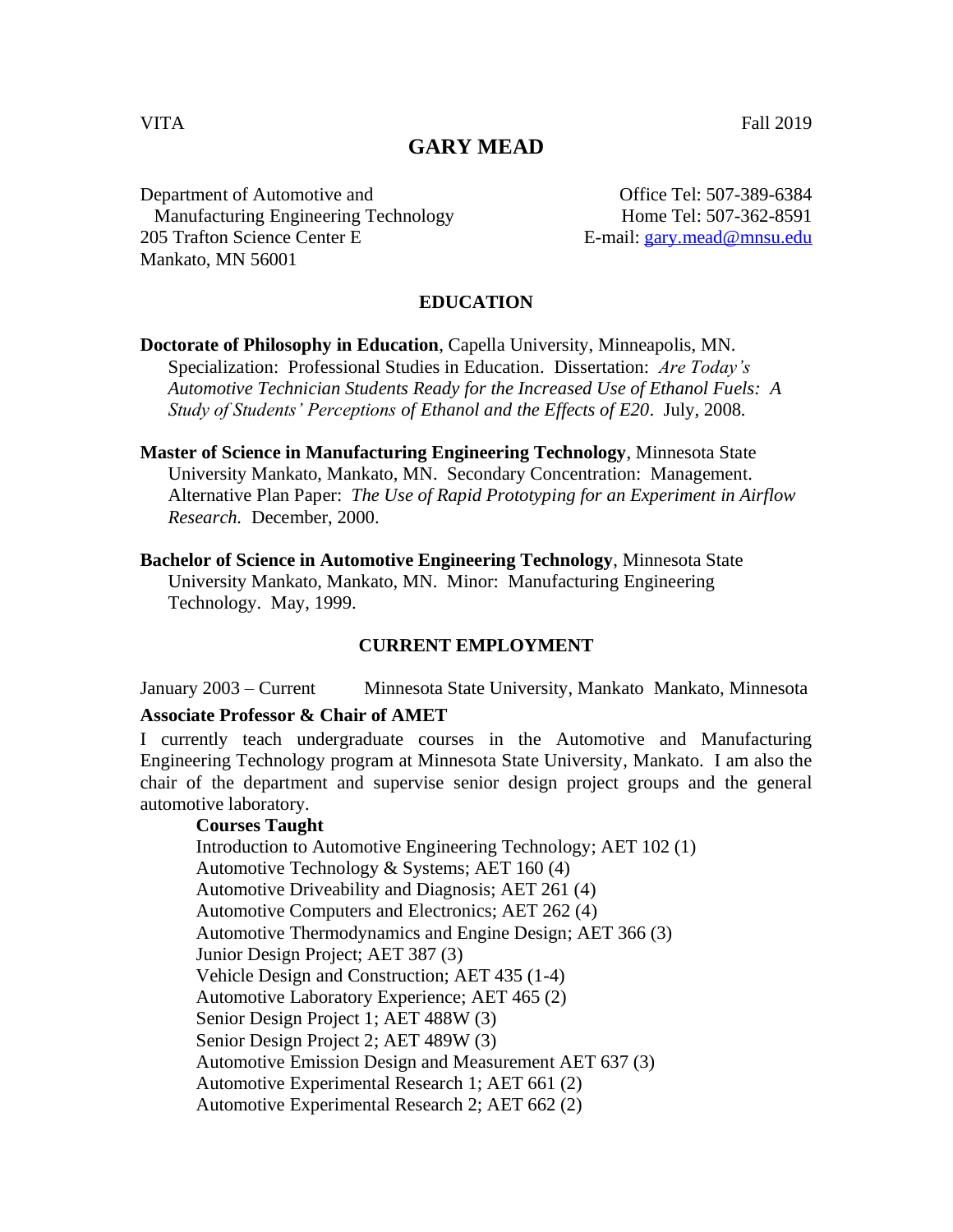# **Current Research**

Small Engine Emissions Testing Dyno Development (2019-2020) FSAE Chassis Design, Development and Testing (2019-2020)

## **Past Research**

Small Engine Ethanol Study, BR600s Seasonal Storage Issues of Intermediate Ethanol Blends Briggs 7 Stratton 5.25 Redo Intermediate Ethanol Blends in Small Engines Durability and Emissions of Two and Four Stroke Small Engines Running on Intermediate Ethanol Blends Aftermarket E85 Conversions Using the MegaSquirt ECM E20 Fuel Pump Endurance and Compatibility The Effects of Bio-Gas on Engine Life ATV E20 Emissions and Drivability E20 Fuel System Materials Compatibility Study (Plastics and Elastomers) E20 Metal Corrosion Study Emission Characteristics of Ethanol Bio-Diesel Fuels Miscellaneous Fuel Savings and Emissions Reduction Devices Reduction of Catalytic Converter Efficiency due to Sulfur in Fuels

#### **Projects Supervised**

2019 Society of Automotive Engineers Formula SAE Computer Simulation of the Engine and Chassis on a Drag Racing Truck (2019) 2018 Society of Automotive Engineers Formula SAE Ford EcoBoost Nano Engine, Timing Gear Failure Study – Brandon Smith (2018) TBEI, Paint Hooks and Truck Body Cart Upgrades–Nickolas Stolarczyk (2018) Johnson Outdoors, Ergonomic Packaging Station – Harrison Sanders (2018) 2017 Society of Automotive Engineers Formula SAE 2016 Society of Automotive Engineers Formula SAE 2016 Society of Automotive Engineers Formula SAE Toro Company, Lawn Mower Test Plan and Fixtures – Andy Hentges (2016) 2015 Society of Automotive Engineers Formula SAE Mico, Brake Spring Risk Reduction – Zach Hall MTU Onsite Energy, Material Handling of Pre-Paint Components – Jason Cole 2014 Society of Automotive Engineers Formula SAE 2013 Society of Automotive Engineers Formula SAE 2012 Society of Automotive Engineers Formula SAE Handheld SNRE Intermediate Ethanol Blends 2011 Society of Automotive Engineers Formula SAE 2010 Society of Automotive Engineers Formula SAE Non-handheld SNREs Intermediate Ethanol Blends 2009 Society of Automotive Engineers Formula SAE Flex Fuel Conversion using the MegaSquirt ECM 2008 Society of Automotive Engineers Formula SAE 2007 Society of Automotive Engineers Formula SAE 2006 Society of Automotive Engineers Formula SAE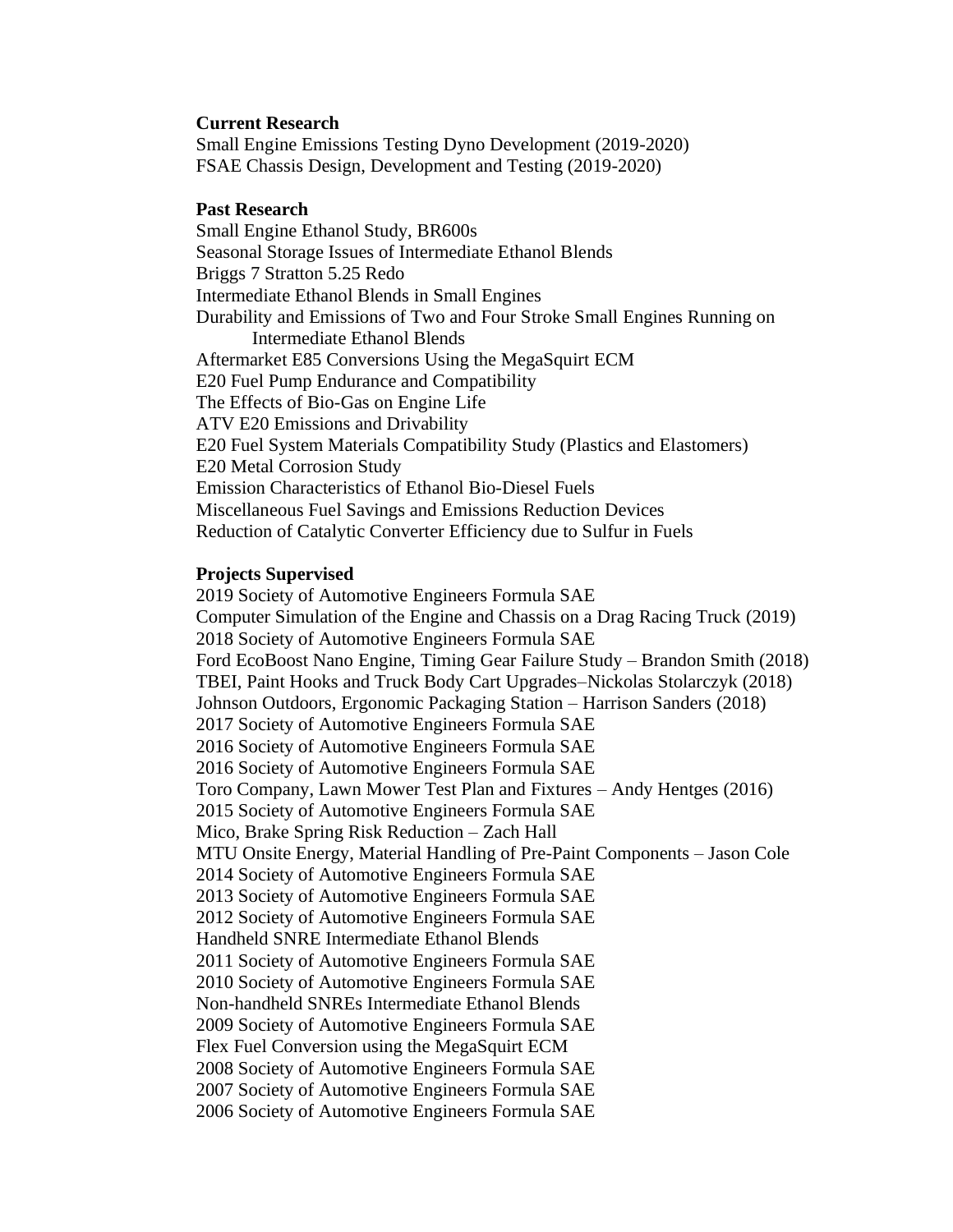2005 Society of Automotive Engineers Formula SAE 2004 Society of Automotive Engineers Formula SAE Toyota Turbo Emissions Project

#### **OUTSIDE SERVICE**

State of Minnesota Biodiesel Task Force, Technical Member, July 2015-July 2017

# **PROFESSIONAL DEVELOPMENT ACTIVITES IN THE LAST FIVE YEARS**

ATG Hybrid System Diagnosis, Eden Prairie, MN, November 2019 Formula SAE 2019, Brooklyn, MI, May 2019 Formula SAE 2018, Brooklyn, MI, May 2018 Formula SAE 2017, Brooklyn, MI, May 2017 Small Engines Technology Conference – Society of Automotive Engineers, Charleston SC, October 2016 Formula SAE 2016, Brooklyn, MI, May 2016 Specialty Equipment Marketing Association (SEMA) Show Las Vegas, MN, November 2015 Formula SAE 2015, Brooklyn, MI, May 2015

### **THESIS**

Smith, C. *Developing a Commercial Product Using a Consumer Grade 3D Printer*, 2019.

Ertl, S. *Kinematic and Compliance Validation for Vehicle Modeling*, 2017.

## **PAPERS**

Mead, G., & Olmstead, J. *Seasonal Storage Issues of Intermediate Ethanol Blended Fuels*, **PENDING.**

Mead, G., & Kariyawasan, C. *Enhanced Handheld Ethanol Engine Study*, 2017

Mead, G., & Olmstead, J. *Small Engines Storage Study Final Report*, 2016

Mead, G., & Jones, B. *Expanded Storage Study Final Report*, 2016

Mead, G., & Jones, B. *Enhanced Handheld Engine Ethanol Test Final Report*, 2016

Mead, G., Olmstead, et al. Presentation *SNRE Ethanol Research,* Expanded Uses of Ethanol, University of Minnesota, June 2014.

Mead, G., & Reek, C. *Briggs & Stratton 5.25 Redo Final Report*, 2014.

Mead, G., & Krahn, P. *Performance Testing of Ethanol Blends in 300 Hour, 4-Stroke Leaf Blowers,* 2013.